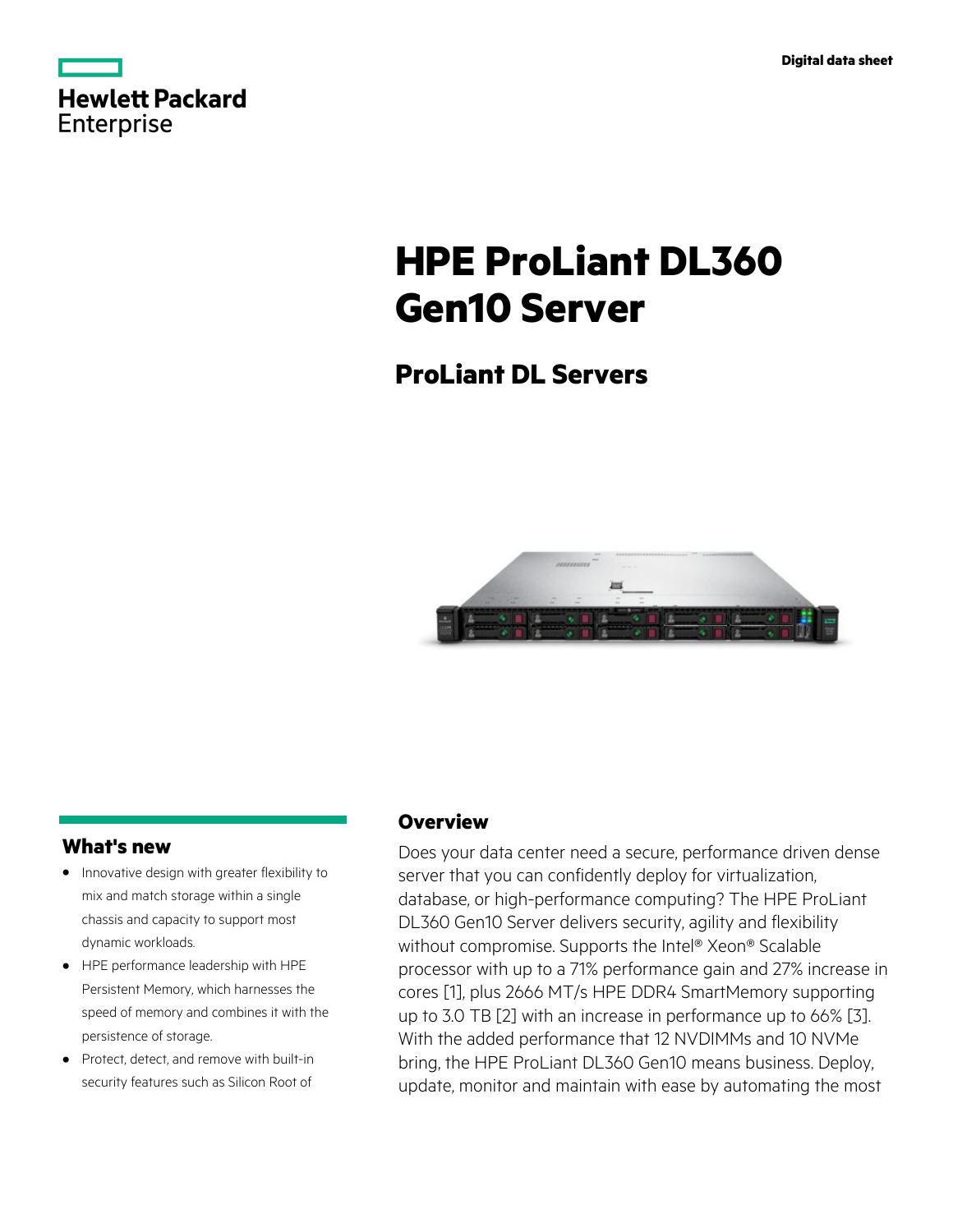Trust, Runtime Firmware Validation, and Secure Recovery.

● Supports Intel<sup>®</sup> Xeon® Scalable processor with up to 28 cores and memory speeds up to 2666 MT/s.

essential server life cycle management tasks with HPE OneView and HPE iLO 5. Deploy this 2P secure platform for diverse workloads in space constrained environments.

# **Features**

## **Industry-leading Performance with Versatile Compute**

The HPE ProLiant DL360 Gen10 server supports industry-standard technology leveraging the Intel Xeon® Scalable processor with up to 28 cores, 12G SAS and 3.0 TB of 2666 MT/s HPE DDR4 SmartMemory.

With support for up to 12 NVDIMMs per chassis and 2X capacity of first-generation HPE NVDIMMs, the HPE ProLiant DL360 Gen10 server delivers up to 192 GB per system.

Achieve greater capacity with flexible drive configuration options with up to 10 SFF and four LFF drives along with option to support up to 10 NVMe PCIe SSDs delivering enhanced performance, capacity, and reliability to meet various customer segments and workload requirements at the right economics.

HPE Persistent Memory, the world's first non-volatile DIMM (NVDIMM) optimized on HPE ProLiant compute, offers up to 20x reduction in database restart time preserving maximum uptime. [4]

#### **Innovative Design for Flexibility and Choice**

The premium 10 SFF NVMe chassis backplane provides the ability to mix and match SAS/SATA and NVMe within the same chassis along with 8 + 2 SFF and 4 LFF chassis that supports new uFF and M.2 storage options.

Embedded 4x 1GbE plus HPE FlexibleLOM or PCIe standup 1GbE, 10GbE, or 25GbE adapters provides flexibility of networking bandwidth and fabric so you can adapt and grow to changing business needs.

Unmatched expandability is packed in a dense 1U rack design with up to three PCIe 3.0 slots.

## **Security Innovations**

HPE offers industry standard servers with HPE designed custom BMC (HPE iLO5) silicon chip that is physically altered to anchor most server essential firmware including HPE iLO, UEFI, IE, ME, and SPLD. This anchor into the HPE silicon chip creates a true Silicon Root of Trust that protects.

Millions of lines of firmware code run before the server OS boots and with Runtime Firmware Verification, enabled by HPE iLO Advanced Premium Security Edition, the server firmware is checked every 24 hours verifying validity and credibility of essential system firmware.

Secure Recovery allows server firmware to roll back to the last known good state or factory settings after detection of compromised code.

Additional security options are available with Trusted Platform Module (TPM) to prevent unauthorized access to server and securely stores artifacts used to authenticate the server platforms while the Intrusion Detection Kit logs and alerts when the server hood is removed.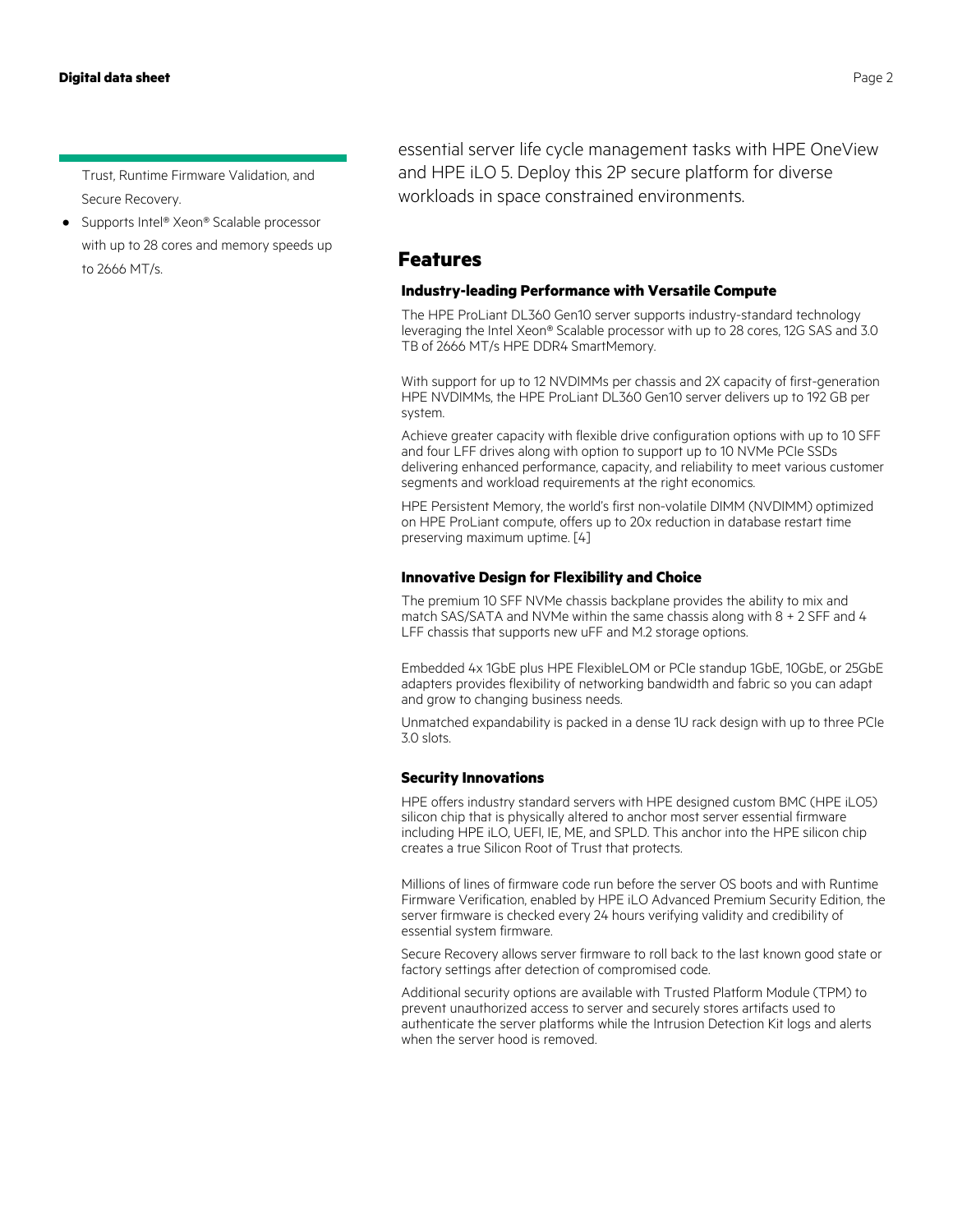# **Industry-Leading Serviceability and Deployment**

The HPE ProLiant DL360 Gen10 server comes with a complete set of HPE Technology Services, delivering confidence, reducing risk, and helping customers realize agility and stability.

Services from HPE Pointnext simplifies the stages of the IT journey. Advisory and Transformation Services professionals understand customer challenges and design an enhanced solution. Professional Services enables rapid deployment of solutions and Operational Services provides ongoing support.

Services provided under Operational Services include: HPE Flexible Capacity, HPE Datacenter Care, HPE Infrastructure Automation, HPE Campus Care, HPE Proactive Services and multi-vendor coverage.

HPE IT investment solutions help you transform to a digital business with IT economics that align to your business goals.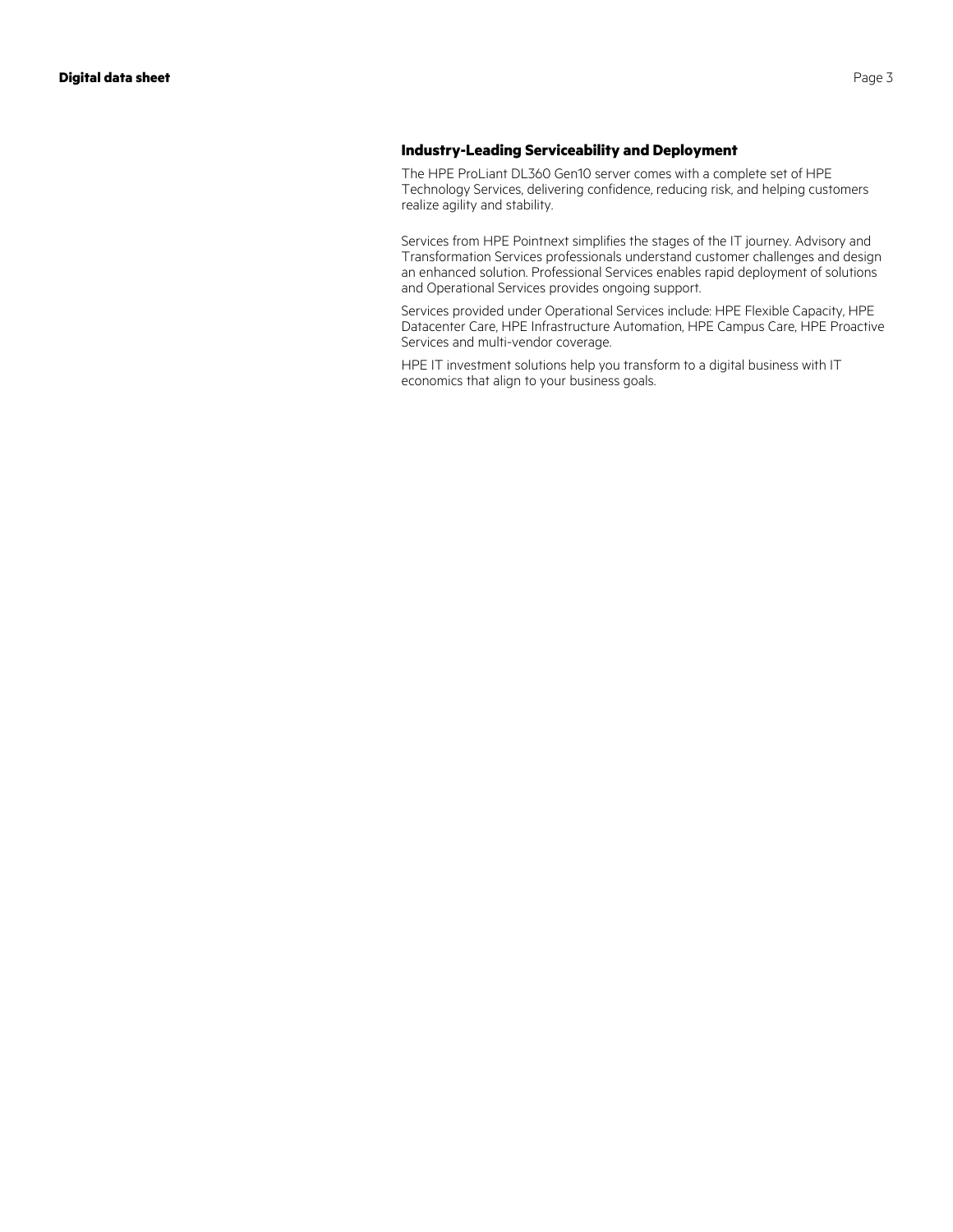# **Technical specifications HPE ProLiant DL360 Gen10 Server**

| <b>Processor</b>                | Intel                                                                                                                                                                                                                                                                                                                                                                                                                                                                                                                          |  |
|---------------------------------|--------------------------------------------------------------------------------------------------------------------------------------------------------------------------------------------------------------------------------------------------------------------------------------------------------------------------------------------------------------------------------------------------------------------------------------------------------------------------------------------------------------------------------|--|
| <b>Processor family</b>         | Intel® Xeon® Scalable 8100 series<br>Intel® Xeon® Scalable 6100 series<br>Intel <sup>®</sup> Xeon® Scalable 5100 series<br>Intel® Xeon® Scalable 4100 series<br>Intel® Xeon® Scalable 3100 series                                                                                                                                                                                                                                                                                                                              |  |
| <b>Number of processors</b>     | 2, maximum depending on model                                                                                                                                                                                                                                                                                                                                                                                                                                                                                                  |  |
| <b>Processor core available</b> | 28 or 26 or 24 or 22 or 20 or 18 or 16 or 14 or 12 or 10 or 8 or 6 or 4, depending on model                                                                                                                                                                                                                                                                                                                                                                                                                                    |  |
| <b>Processor cache</b>          | 8.25 MB L3 11.00 MB L3 13.75 MB L3 16.50 MB L3 19.25 MB L3 22.00 MB L3 24.75 MB L3 27.50 MB L3 30.25<br>MB L3 33.00 MB L3 35.75 MB L3 38.50 MB L3                                                                                                                                                                                                                                                                                                                                                                              |  |
| <b>Processor speed</b>          | 3.6 GHz                                                                                                                                                                                                                                                                                                                                                                                                                                                                                                                        |  |
| Power supply type               | 2 Flex Slot                                                                                                                                                                                                                                                                                                                                                                                                                                                                                                                    |  |
| <b>Expansion slots</b>          | 3, for detail descriptions reference the QuickSpecs                                                                                                                                                                                                                                                                                                                                                                                                                                                                            |  |
| <b>Maximum memory</b>           | 3.0 TB with 128 GB DDR4                                                                                                                                                                                                                                                                                                                                                                                                                                                                                                        |  |
| <b>Memory slots</b>             | 24 DIMM slots                                                                                                                                                                                                                                                                                                                                                                                                                                                                                                                  |  |
| <b>Memory type</b>              | HPE DDR4 SmartMemory                                                                                                                                                                                                                                                                                                                                                                                                                                                                                                           |  |
| <b>System fan features</b>      | Hot-plug redundant standard                                                                                                                                                                                                                                                                                                                                                                                                                                                                                                    |  |
| <b>Network controller</b>       | HPE 1 Gb 331i Ethernet adapter 4-ports per controller and/or optional HPE FlexibleLOM, depending on<br>model                                                                                                                                                                                                                                                                                                                                                                                                                   |  |
| <b>Storage controller</b>       | 1 of the following, depending on model HPE Smart Array P408i-a SR Gen10 Controller or HPE Smart Array<br>P816i-a SR Gen10 Controller or HPE Smart Array E208i-a SR Gen10 Controller                                                                                                                                                                                                                                                                                                                                            |  |
| Minimum dimensions (W x D x H)  | 43.46 x 70.7 x 4.29 cm                                                                                                                                                                                                                                                                                                                                                                                                                                                                                                         |  |
| Weight                          | 13.04 kg minimum 16.27 kg maximum                                                                                                                                                                                                                                                                                                                                                                                                                                                                                              |  |
| Infrastructure management       | HPE iLO Standard with Intelligent Provisioning (embedded), HPE OneView Standard (requires download)<br>HPE iLO Advanced, HPE iLO Advanced Premium Security Edition and HPE OneView Advanced (require<br>licenses)                                                                                                                                                                                                                                                                                                              |  |
| Warranty                        | 3/3/3 - Server Warranty includes three years of parts, three years of labor, three years of onsite support<br>coverage. Additional information regarding worldwide limited warranty and technical support is available at:<br>http://h20564.www2.hpe.com/hpsc/wc/public/home. Additional HPE support and service coverage for your<br>product can be purchased locally. For information on availability of service upgrades and the cost for these<br>service upgrades, refer to the HPE website at http://www.hpe.com/support |  |
| <b>Drive type</b>               | 4 LFF SAS/SATA/SSD 8 or 10 SFF SAS/SATA/SSD 10 premium SFF NVMe SAS/SATA/SSD 1 SFF or 1 Dual<br>UFF rear drive optional depending on model                                                                                                                                                                                                                                                                                                                                                                                     |  |
| <b>Processor</b>                | Intel                                                                                                                                                                                                                                                                                                                                                                                                                                                                                                                          |  |
| Form factor                     | 1U                                                                                                                                                                                                                                                                                                                                                                                                                                                                                                                             |  |